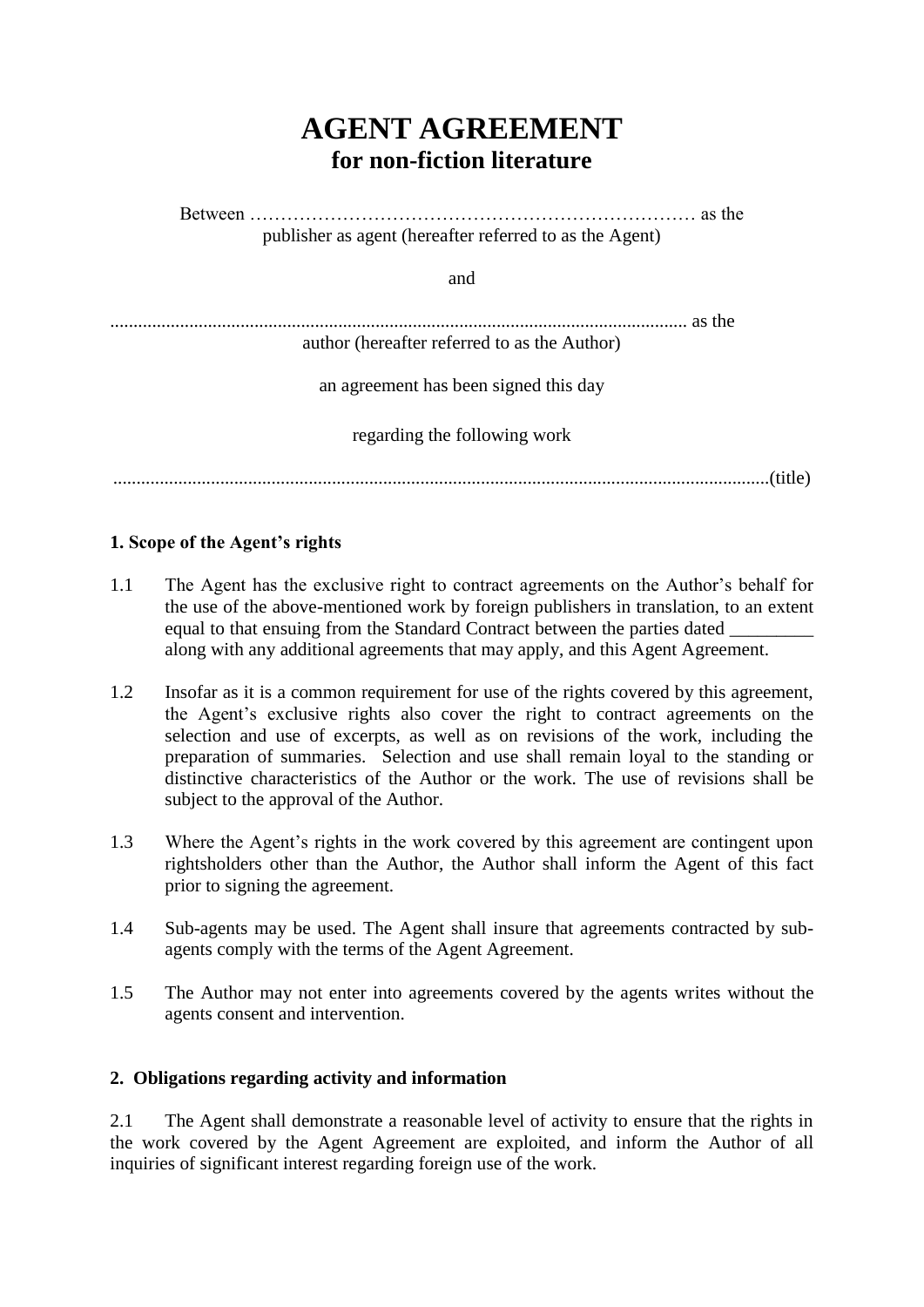What is considered 'reasonable' will depend on the type of use, given the format and country in question, standard practice, the nature of the work, market conditions and other circumstances. Under certain circumstances, for example, it would be sufficient for the agent publisher to present to work in Norwegian in a catalogue or other material distributed or used at trade fairs or similar events.

2.2 The Author shall assist the Agent by providing information of significance to the work of the Agent and the use of the work pursuant to the Agent Agreement. The Author shall also inform the Agent about any foreign use of rights in the work not covered by the Agent Agreement.

# **3. Relations to co-contracting parties**

3.1 Remuneration and other contract terms signed on behalf of the Author shall be commensurate with what is considered standard practice for the form of use in question in the country in question. Where there is no standard practice, or where it is uncertain or unclear, efforts will be made to ensure the best possible terms, all things taken into account.

3.2 Lower remuneration or less favorable terms than those assumed to be common or reasonable may not be agreed without the Author's consent. Alternatively, agreement may be may conditional on the Author's approval.

Instructions limiting the Agent's performance may only be given by the Author to the extent to which this is a result of the provisions of the Agent Agreement, or if major changes have taken place in artistic, political or other areas since the work was published, which it is assumed would have kept the Author or Agent from publishing the work in its present form. The Agent may require a written justification for such instructions.

3.3 The Agent shall act on the Author's behalf in conflicts with co-contracting parties and, in the event, bear the costs considered reasonable, given the nature and scope of the case. As soon as one of the party's becomes aware of a potential dispute, it is incumbent upon that party to alert the other party.

In the event of disagreement between Agent and Author proceedings related to or solution of a dispute, the parties shall consult their respective trade associations.

# **4. Contracting on the publisher's own behalf**

4.1 The Agent may not contract an agreement pursuant to the Agent Agreement on its own behalf without the consent of the Author. In the event of such contracting, Sections 3.1 and 3.2 shall apply.

#### **5. Remuneration, commissions and the settlement of accounts**

5.1 The Agent's commission is ordinarily 25% of the revenues generated by agreements contracted pursuant to Section 1.1. Where the Author has played a significant role in securing such an agreement, the commission may be reduced in that individual case, where so agreed by the parties. Correspondingly, where the Agent's efforts have been of an extraordinary nature, the commission may be higher, where so agreed by the parties